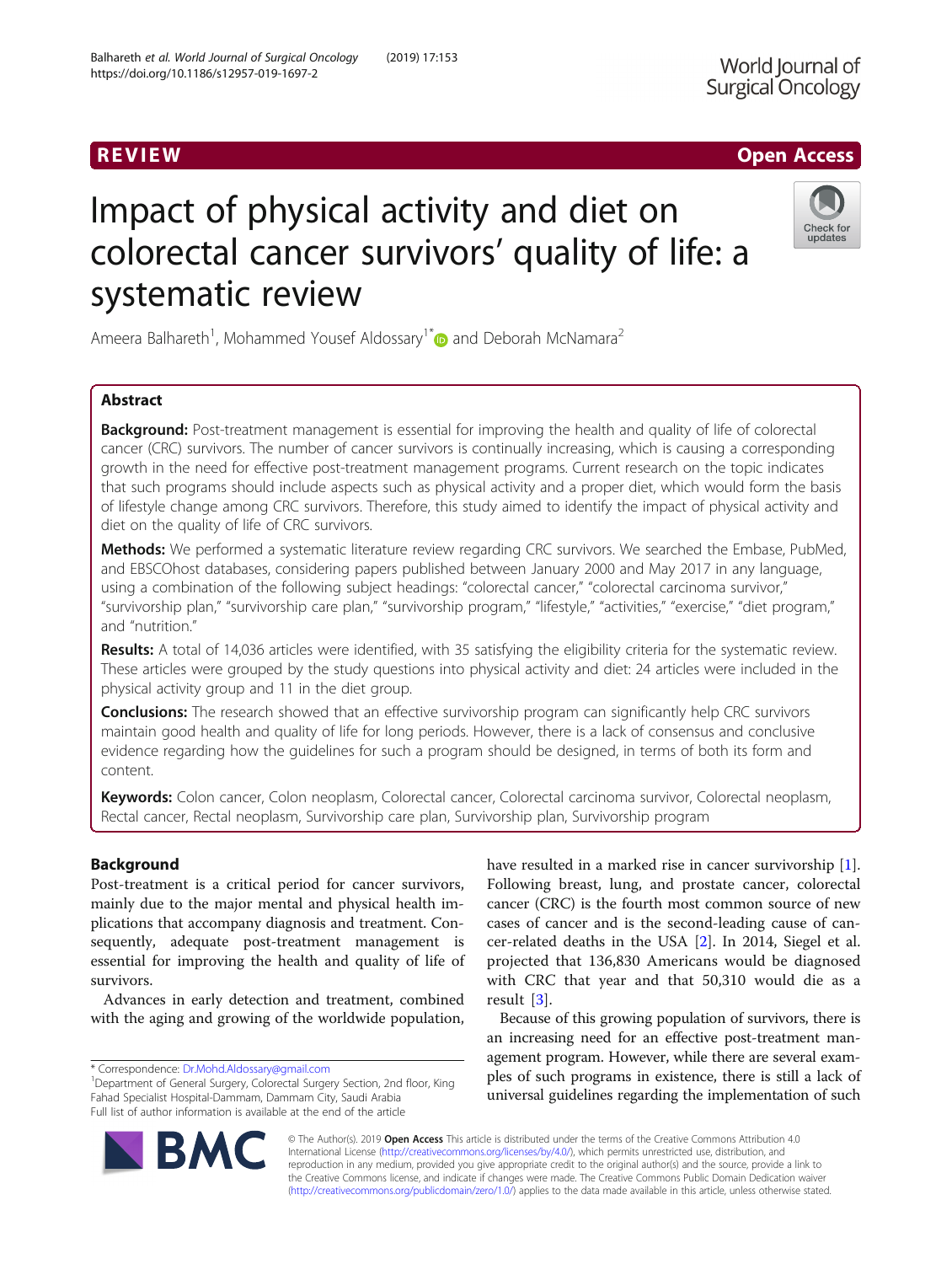programs [\[4](#page-9-0)]. Research indicates the efficacy of programs that are implemented at the national level, which in turn indicates the applicability of setting continued support and management as a basis for quality of care for cancer survivors [\[5](#page-9-0)]. Further, current research on the topic indicates a necessity to include certain important elements in such programs, particularly physical activity and proper dietary measures, which would represent a significant lifestyle change for many CRC survivors.

# **Objectives**

Considering the above, this paper aimed to identify the impact of physical activity and diet on CRC survivors' quality of life and to lay the groundwork for the development of guidelines for an effective survivorship program.

# Rationale

Emerging evidence has indicated that lifestyle interventions that promote healthy eating, physical activity, and weight control have significant benefits to patients' recovery. However, research on their effect following CRC treatment, particularly on quality of life, is limited. A systematic review, such as this one, can analyze available evidence to ascertain which interventions need to be made. Further, it can help identify the appropriate tools to use to attain these benefits. A systematic review can also inform survivorship care plans and facilitate the formulation of effective post-CRC care guidelines.

#### Methods

#### Search strategy and data collection

This systematic review utilized various electronic databases, namely PubMed, EMBASE, and EBSCOhost. These databases facilitated the location and identification of relevant sources for analysis in the review. The electronic records reviewed were for the past decade (2000–2019), with a specific focus on the latest publications. The main search terms included were "colorectal cancer," "colorectal carcinoma survivor," "survivorship plan," "survivorship care plan," "survivorship program," "lifestyle," "activities," "exercise," "diet program," and "nutrition."

With the help of two assistants and a librarian, all search terms were exploded, truncated, and adjusted to align with the specific database being used. Although we did not use randomised controlled trials (RCT), our search was aligned with findings from Cochrane Highly Sensitive Search Strategy phases I–III contained in the Cochrane Handbook for Systematic reviews of interventions

The review did not place any language restrictions on the searches, although we limited the findings to published literature. Studies that focused on types of cancer other than CRC were excluded.

A search for the title "diet physical activity and quality of life in colorectal cancer survivors" in PubMed restricted

to the last 10 years returned a total of 1502 results. The phrase "effect of diet and physical activity on quality of life of colorectal cancer survivors" was used in the EBSCOhost service, in the databases of Health Source: Nursing/Academic Edition, MasterFILE Premier, MEDLINE, Academic Search Premier, AHFS Consumer Medication Information, and Health Source: Consumer Edition. The search results contained 21,874 full-text materials. The search terms were combined a number of times, and cross-referencing was used to identify any additional articles not shown in the database search.

#### Data extraction

The titles and abstracts of the selected studies were screened by the reviewers. Subsequently, the full texts of the identified studies were screened for eligibility. Two reviewers independently extracted the study attributes of eligible studies. These attributes included first author, sample size, year, country, journal, sampling, inclusion/exclusion criteria, study design, baseline response rate, comorbidities, type or timing of physical activities, type of diet, quality of life assessment approaches, statistical methods, and adjustments. Discrepancies were discussed between the reviewers, and if disagreements continued, a third independent review was asked to share his/her opinion.

# Protocol

Methods for the inclusion criteria data analysis and the inclusion criteria themselves were specified in advance and documented in a protocol [\[6\]](#page-9-0). See the attached protocol.

# Eligibility criteria (inclusion and exclusion)

A priori criteria were utilized for the inclusion of studies whereby we first located the abstract and subsequently proceeded to read the full-text articles if the abstracts did not offer sufficient information. In order to be included in the review, studies had to assess the quality of life of CRC survivors. Furthermore, the studies had to examine the physical activity (PA) of CRC survivors, both short term and long term, as long as specific results were provided. However, the examination of the quality of life had to exceed 2 years; otherwise, the studies were excluded. All types of colorectal cancers were eligible for the study. Since quality of life is a multidimensional concept, related studies had to conduct an assessment using more than one scale; otherwise, they were excluded. Furthermore, we included studies that investigated more than one type of cancer, although we focused on the results for colorectal cancer survivors. In all studies, PA and diet had to be independent variables and the quality of life had to be the result. All types of original quantitative studies, primarily published in English, were included. Furthermore, all studies that focused on the effect of diet and PA on the quality of life of patients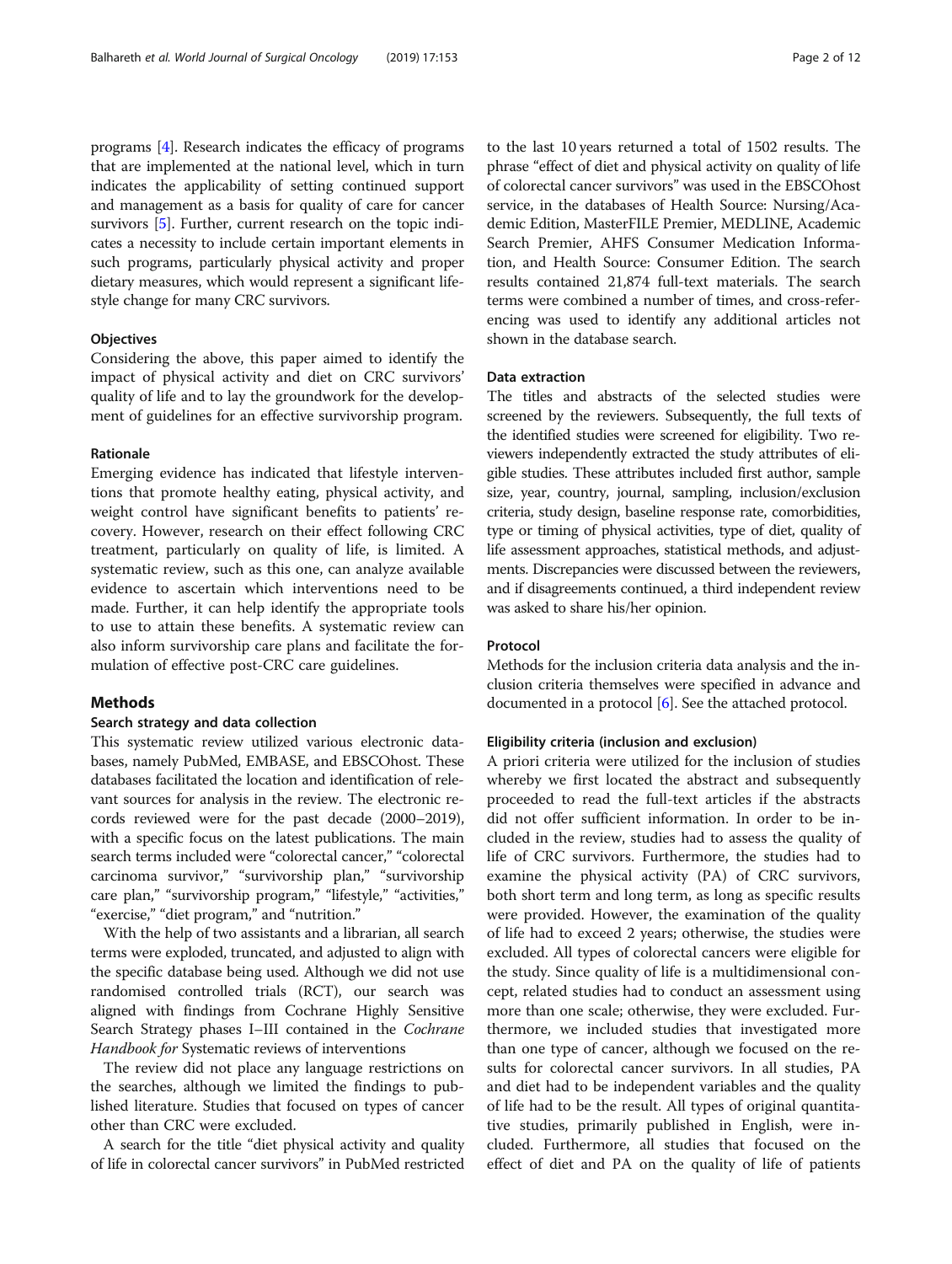with CRC, whether as individual elements or combined, were included without discrimination regarding factors such as age and language. However, the review excluded study protocols, reviews, theses, conference abstracts, qualitative studies, editorials, meta-analyses, and commentaries. The studies also had to be published between 2000 and 2019.

# Type of studies

In this systematic review, we adopted a secondary research approach for data collection and analysis. The methodological procedure comprised a systematic review of the literature on the topic: "A survivorship program for CRC survivors." The research question was formulated, based on the topic: What is the importance of physical activity (PA) and diet for CRC survivors? The data collected from the online databases (Embase, PubMed, and EBSCOhost databases) were used to answer these questions.

# Types of participants

Only CRC survivors of any age were considered for this study; studies that specifically focused on other types of cancers were excluded.

#### Assessment of risk of bias

To confirm the validity of the studies that passed the eligibility test, a pair of reviewers worked independently, and with utmost reliability, to establish and verify the authenticity of the selected articles picked to be analyzed in this systematic review.

#### Assessment of risks and bias of individual studies

The two reviewers checked the quality of the methodologies for each of the studies used in the review. The items for the evaluation were adapted from a checklist formulated in Mols, et al. [\[6](#page-9-0)] with a particular focus on content that was essential to the specific questions in this review. Information bias was addressed through adequate assessment of study exposure, including determination of whether valid physical activity instruments were used, all aspects of physical activity, and the use of objective measures instead of self-reports. Adequate description of the data was shown, both medical and sociodemographic, such as the age of participants and their stage of cancer, including the process of data collection, whether these were self-reports or interviews.

Selection bias was addressed through the formulation of effective inclusion and exclusion criteria. Furthermore, reviewers assessed participation bias aspects, such as participant attrition, information concerning drop-outs, and nonparticipants, at the beginning of the review. The reviewers accommodated factors such as adequate information concerning time from diagnosis, sample size, potential study

design, and correction of result measures for contradictions.

The systematic review was informed by the criteria established by the PRISMA guidelines [\[7](#page-9-0)].

# Results

A total of 14,036 articles were identified, with 35 satisfying the eligibility criteria for the systematic review. These articles were grouped by the study questions into physical activity and diet: 24 articles were included in the physical activity group and 11 in the diet group.

#### Physical activity in CRC survivors

Of the 24 papers related to PA in CRC patients )Table [1](#page-3-0)), several reported health-related physical fitness to be effective for obtaining positive patient outcomes. Previously, PA has previously been determined to have a positive impact on the negative outcomes of cancer and its treatment, improving survivors' quality of life [[8](#page-10-0)]; however, very few existing programs can encourage cancer patients and survivors sufficiently to meet their PA guidelines [\[9\]](#page-10-0). Nevertheless, for CRC survivors, exercise is widely recommended as a means of improving fitness and enhancing patientreported outcomes. PA can lead to a considerable reduction in the risk of cancer recurrence, and a previous study's PA program was found to be successful in improving the quality of life of CRC survivors [[10](#page-10-0)]. In particular, by implementing a 12-week supervised exercise training program, Sellar et al. reported that a PA approach is both feasible and effective for recurrence prevention, provided that there is a high level of participation and follow-up [\[11](#page-10-0)].

Some studies have examined how physical exercise can generate positive outcomes. Devin et al. reported that, for CRC survivors, high-intensity exercise comprises a safe, effective, and feasible intervention, because of the role it plays in improving both cardiorespiratory fitness and body composition  $[12]$  $[12]$ . A study by Vallance et al. showed that moderate-to-vigorous–intensity PA is critical for improving quality of life following treatment for colon cancer and that PA programs are significant in improving psychological health [[13\]](#page-10-0). Moreover, Husson et al. provided further evidence that improved PA provided a positive contribution to health-related quality of life  $(HROoL)$  [\[14](#page-10-0)].

Among CRC survivors, the environments within which PA interventions are implemented play a role in their efficacy and their ability to reduce detrimental sedentary behaviour [[9\]](#page-10-0). One study found that, for such individuals, home-based PA interventions have a high level of efficacy in creating motivation for maintaining health-related physical fitness [\[15\]](#page-10-0). In accordance with the evident benefits of physical exercise, in terms of fighting and preventing cancer and its recurrence, computer-tailored interventions have been explored in relation to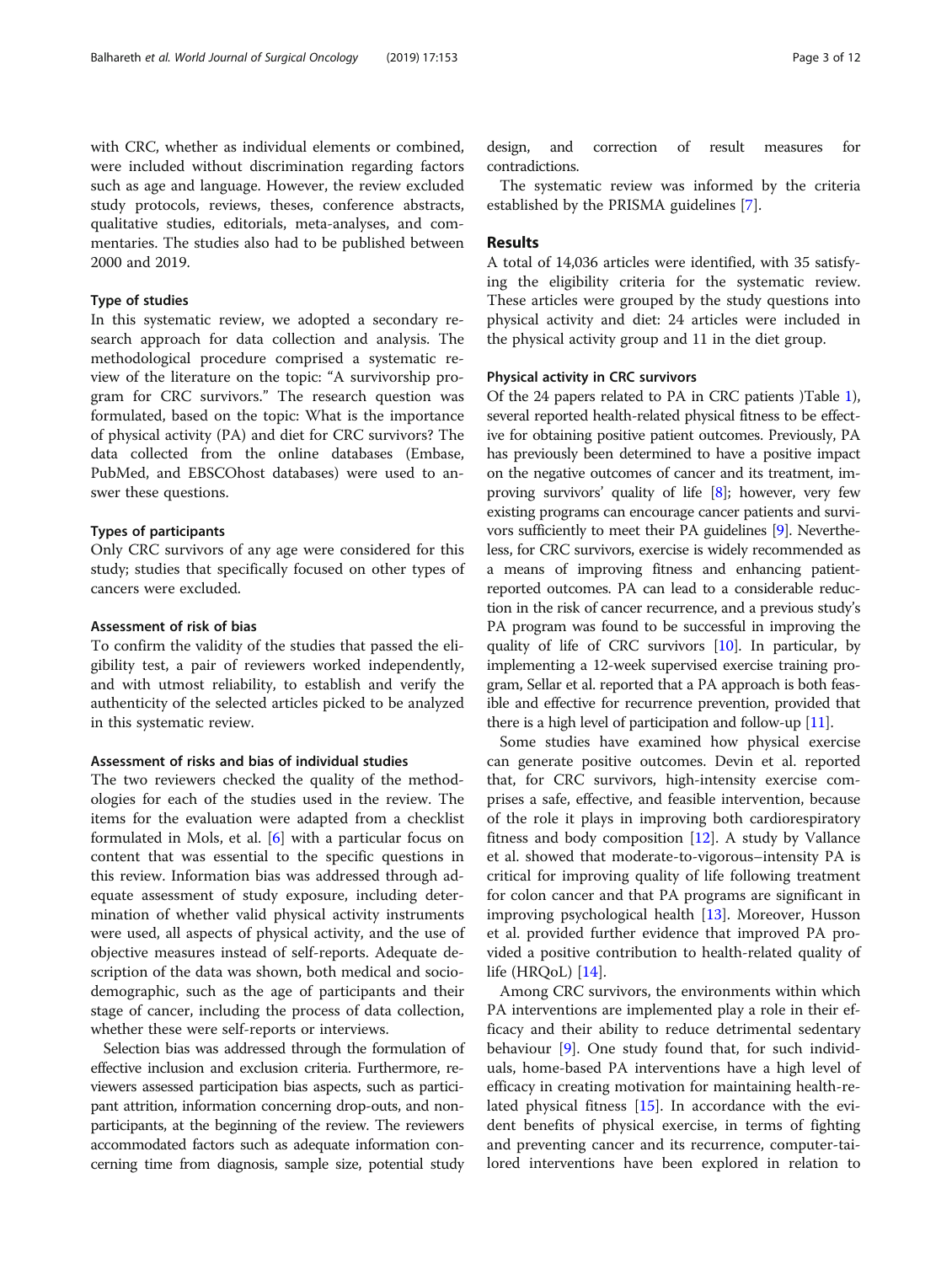<span id="page-3-0"></span>Table 1 Matrix of evidence

| Study (year) Purpose                            |                                                                                                                                                                                                                        | Sample<br>size                                               | Study design<br>(LOE)          | Data collection<br>method and<br>instruments     | Findings and conclusions                                                                                                                                                                                                                                  | Comments                                                                                                                                               |
|-------------------------------------------------|------------------------------------------------------------------------------------------------------------------------------------------------------------------------------------------------------------------------|--------------------------------------------------------------|--------------------------------|--------------------------------------------------|-----------------------------------------------------------------------------------------------------------------------------------------------------------------------------------------------------------------------------------------------------------|--------------------------------------------------------------------------------------------------------------------------------------------------------|
| Anderson,<br>Steele, and<br>Coyle<br>(2013)     | To evaluate patients'<br>perceptions regarding<br>their need for advice<br>concerning activity and<br>diet, as well as their belief<br>in the role played by<br>lifestyle in lowering the<br>risk of cancer recurrence | 40 CRC<br>survivors                                          | Focus group<br>discussion      | Interview<br>schedule                            | The results revealed a high<br>level of willingness among<br>cancer survivors to obtain<br>diet-related advice that<br>can help them prevent<br>symptoms                                                                                                  | It is critical for healthcare<br>providers to be capable of<br>offering advice to<br>survivors regarding<br>suitable dietary choices                   |
| Cercek and<br>Holt (2017)                       | To describe the situation<br>of CRC survivors who do<br>not adequately follow<br>surveillance guidelines and<br>who receive inadequate<br>patient care                                                                 | <b>Not</b><br>indicated                                      | Literature review              | Review of<br>previous<br>research                | The results of the review<br>indicated the need for<br>gastroenterologists to<br>improve their roles<br>regarding coordinating the<br>management of CRC<br>survivors                                                                                      | It is necessary to include<br>increased surveillance as<br>part of a coordinated<br>management program for<br><b>CRC</b> survivors                     |
| Chen et al.<br>(2017)                           | To assess the sufficiency of 116 elderly<br>a four-week trimodal<br>rehabilitation program for<br>improving elderly patients'<br>functional capacity<br>following cancer surgery                                       | patients<br>prepared<br>for CRC<br>surgery                   | Randomized<br>control trial    | Measurement<br>questionnaire                     | The results indicated that<br>the trimodal rehabilitation<br>program had a positive<br>effect on levels of PA, as<br>well as on functional<br>walking ability                                                                                             | The results indicate the<br>potential to improve PA<br>and physical function<br>among elderly cancer<br>patients                                       |
| Courneya<br>et al. (2014)                       | To provide an update on<br>the Colon Health and Life-<br>Long Exercise Change<br>(CHALLENGE) trial, which is<br>a three-year exercise<br>program concerning<br>disease-free survival                                   | 250<br>patients                                              | Randomized<br>controlled trial | Questionnaire                                    | The CHALLENGE trial was<br>proven to be effective as a<br>randomized controlled trial<br>assessing the effect of an<br>exercise program on<br>disease-free survival                                                                                       | The results indicate the<br>need to devise similar<br>programs to positively<br>implement disease-free<br>survival                                     |
| Davies,<br>Batehup,<br>and<br>Thomas<br>(2011). | To update, through a<br>review, existing literature<br>concerning the role of diet<br>and physical activity (PA)<br>on cancer incidence                                                                                | 43 records                                                   | Literature review              | Comprehensive<br>review of the<br>literature     | The results from the review<br>indicated that a low-fat,<br>high-fibre diet plays a<br>protective role in<br>preventing the progression<br>and recurrence of cancer                                                                                       | The need for a suitable<br>diet is evident, suggesting<br>the importance of<br>implementing dietary<br>interventions for cancer<br>survivors           |
| Devin et al.<br>(2016)                          | To compare the effects of<br>4 weeks of moderate- and<br>high-intensity exercise<br>(HIE) training on the body<br>composition of CRC<br>survivors                                                                      | 47 post-<br>treatment<br><b>CRC</b><br>survivors             | Randomized<br>controlled trial | Questionnaire                                    | The results indicated that<br>HIE, in comparison to<br>short-term training, is a<br>safe, feasible, and effective<br>intervention offering<br>clinically significant<br>improvement in<br>cardiorespiratory fitness as<br>well as body composition        | The findings clarify the<br>need for effective HIE<br>programs for CRC<br>survivors                                                                    |
| Doyle et al.<br>(2006)                          | To summarize the findings<br>of the American Cancer<br>Society regarding the<br>information-seeking<br>behaviours of cancer<br>survivors                                                                               | Not<br>indicated                                             | Literature analysis            | Review of<br>research<br>findings                | The researchers indicate<br>issues related to the<br>availability of information<br>concerning nutrition and<br>PA, and the potential for<br>patients to make informed<br>decisions when provided<br>with such information                                | The report indicates the<br>need to provide relevant<br>information on the<br>nutritional- and PA-related<br>needs of cancer survivors                 |
| D'Souza,<br>Daudt, and<br>Kazanjian<br>(2016)   | To investigate the<br>sociodemographic,<br>physically limiting, and<br>behavioural factors that<br>influence leisure-time PA<br>among CRC survivors                                                                    | 2378<br>studies.<br>conducted<br>between<br>1997 and<br>2010 | Meta-analysis                  | Review of<br>previous<br>surveys on the<br>topic | It was revealed through<br>multivariable regression<br>models that compliance<br>with PA is limited among<br>racial minorities and<br>individuals with $\geq$ 2<br>physically limiting<br>enduring conditions, and<br>also among current<br>tobacco users | The findings indicated a<br>need for greater efforts to<br>increase the various<br>patient groups'<br>compliance with leisure-<br>time PA requirements |
| Eakin et al.                                    | To investigate the                                                                                                                                                                                                     | 900                                                          | Survey                         | Questionnaire                                    | The results indicated the                                                                                                                                                                                                                                 | Interventions for cancer                                                                                                                               |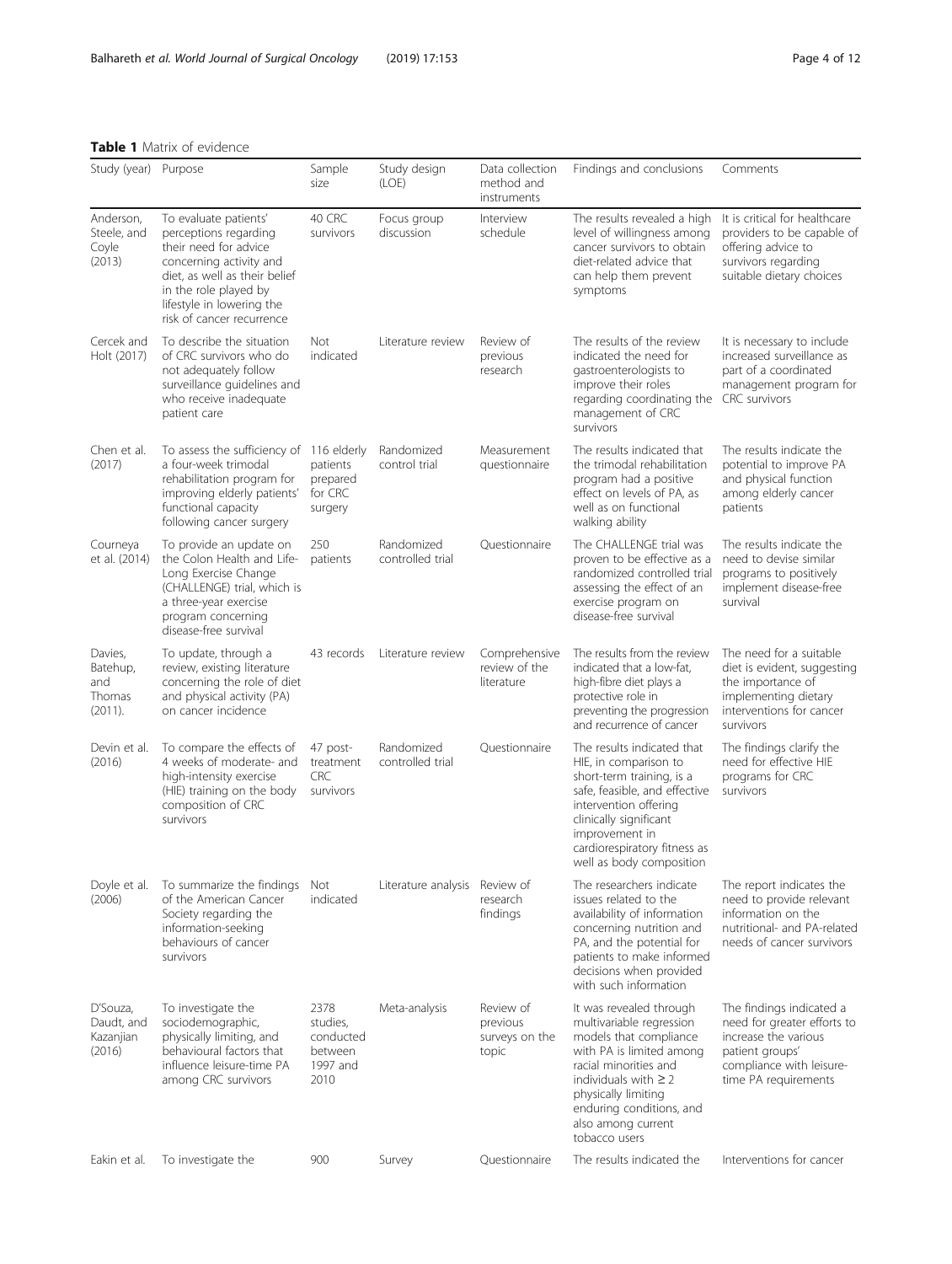Table 1 Matrix of evidence (Continued)

| Study (year) Purpose                               |                                                                                                                                                                        | Sample<br>size                                                             | Study design<br>(LOE)                          | Data collection<br>method and<br>instruments          | Findings and conclusions                                                                                                                                                         | Comments                                                                                                                                        |
|----------------------------------------------------|------------------------------------------------------------------------------------------------------------------------------------------------------------------------|----------------------------------------------------------------------------|------------------------------------------------|-------------------------------------------------------|----------------------------------------------------------------------------------------------------------------------------------------------------------------------------------|-------------------------------------------------------------------------------------------------------------------------------------------------|
| (2015)                                             | implementation of<br>evidence-based lifestyle<br>interventions targeting<br>cancer survivors                                                                           | participants                                                               |                                                |                                                       | importance of resources<br>and guidelines in regard<br>to the implementation of<br>evidence-based lifestyle<br>interventions                                                     | survivors are critical, as a<br>result of the various<br>challenges they face after<br>diagnosis                                                |
| El-Shami<br>(2015)                                 | To review literature<br>concerning guidelines for<br>the management of long-<br>term care for CRC<br>survivors                                                         | Not<br>indicated                                                           | Literature review                              | Review and<br>analysis of<br>research on the<br>topic | The results indicate the<br>importance of<br>communication and<br>coordination of care<br>between oncologists and<br>primary care physicians                                     | It is critical that long-term<br>care for CRC survivors is<br>considered in post-<br>treatment interventions                                    |
| Fisher et al.<br>(2016)                            | To investigate the benefits<br>of post-diagnosis PA for<br><b>CRC</b> survivors                                                                                        | 495 CRC<br>patients;<br>survey                                             | Survey                                         | Open-ended<br>questionnaire                           | The findings indicated the<br>benefits of PA following<br>cancer treatment, while<br>also identifying barriers to<br>effective implementation                                    | Addressing barriers to<br>effective implementation<br>is essential for realizing<br>the benefits of PA                                          |
| (2017)                                             | Forbes et al. To examine how an<br>Internet-delivered.<br>distance-based PA-<br>behaviour-change<br>program affects cancer<br>survivors' motivation to<br>practice PA  | 95 breast<br>cancer,<br>prostate<br>cancer, and<br><b>CRC</b><br>survivors | Randomized<br>controlled trial                 | Structured<br>questionnaire                           | The Internet-based<br>program was proven to<br>have a negative impact on<br>cancer survivors'<br>motivation                                                                      | It is possible that the<br>results were limited by<br>methodological<br>challenges, including the<br>means of measuring levels<br>of motivation |
| Golsteijn et<br>al. (2017)                         | To investigate the role of<br>PA in positively affecting<br>the negative effects of<br>cancer and related<br>therapies                                                 | Not<br>indicated                                                           | A literature study<br>and interviews           | Interview<br>protocol                                 | The results indicated the<br>importance of general and<br>cancer-specific PA as<br>factors that improve the<br>health and quality of life of<br>cancer survivors                 | It is critical for patients to<br>adopt a positive lifestyle<br>that includes PA                                                                |
| Grimmett<br>et al. (2011)                          | To examine the<br>prevalence of health-<br>related behaviours in CRC<br>survivors, as well as the<br>associations between<br>health behaviours and<br>quality of life. | 495 CRC<br>patients                                                        | Survey                                         | Questionnaire                                         | The results indicated that<br>most cancer survivors in<br>the UK have suboptimal<br>health behaviours                                                                            | It is critical that lifestyle<br>change and positive<br>health behaviours be<br>promoted among cancer<br>survivors                              |
| Grote et al.<br>(2016)                             | To examine the feasibility<br>of blended aerobic and<br>resistance training (CART)<br>as a means of improving<br>cancer survivors'<br>cardiometabolic health           | 11 cancer<br>survivors                                                     | Descriptive and<br>longitudinal pilot<br>study | Scheduled<br>interviews                               | The study revealed a close<br>relationship between CART<br>and cancer survivors'<br>cardiometabolic health                                                                       | The importance of<br>implementing appropriate<br>PA programs is underlined<br>in this research                                                  |
| Ho et al.<br>(2016)                                | To identify particular<br>concerns of CRC survivors<br>regarding various areas of<br>their well-being, including<br>physical, psychological,<br>and social functioning | 30 CRC<br>survivors                                                        | Focus group<br>discussion                      | Interview<br>schedule                                 | Participants revealed<br>considerable dissatisfaction<br>with the information they<br>receive regarding their<br>treatment                                                       | There is a need to address<br>barriers to effective care<br>and management of<br>patients following<br>treatment for CRC                        |
| Husson et<br>al. (2015)                            | To examine the<br>longitudinal relationship<br>between HRQoL and the<br>PA of CRC survivors                                                                            | 9152<br>cancer<br>survivors                                                | Telephone survey Questionnaire                 |                                                       | The results indicated a<br>considerable positive<br>relationship between PA<br>and HRQoL. The<br>relationship was found to<br>be consistent up to 2<br>years following diagnosis | The results underlined the<br>need for a PA program for<br><b>CRC</b> survivors                                                                 |
| Keesing,<br>McNamara,<br>and<br>Rosenwax<br>(2015) | To focus on cancer<br>survivors' experiences and<br>obtain their perspectives<br>regarding survivorship care<br>programs                                               | 11<br>qualitative<br>studies                                               | Literature review                              | Systematic<br>review of<br>qualitative<br>literature  | The research revealed the<br>importance of survivorship<br>care programs for cancer<br>survivors                                                                                 | It is critical to implement<br>effective programs that<br>support the management<br>of cancer survivors                                         |
| Ko et al.                                          | To establish whether the                                                                                                                                               | 266 CRC                                                                    | Randomized                                     | Questionnaire                                         | Information processes,                                                                                                                                                           | The results indicated the                                                                                                                       |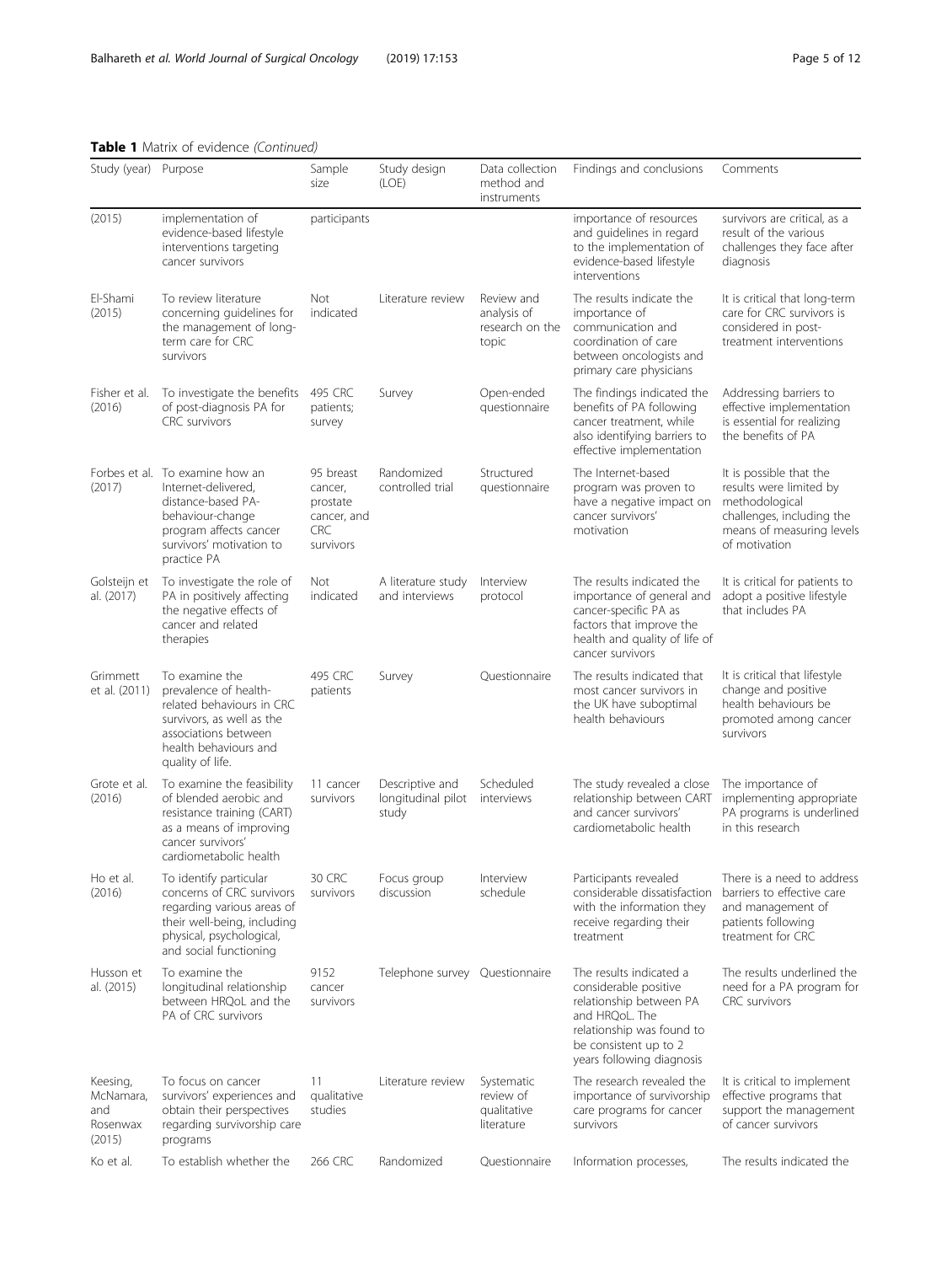Table 1 Matrix of evidence (Continued)

| Study (year)                | Purpose                                                                                                                                                                                                                                           | Sample<br>size                     | Study design<br>(LOE)                                               | Data collection<br>method and<br>instruments                                | Findings and conclusions                                                                                                                                                                                                                                                           | Comments                                                                                                                                                                      |
|-----------------------------|---------------------------------------------------------------------------------------------------------------------------------------------------------------------------------------------------------------------------------------------------|------------------------------------|---------------------------------------------------------------------|-----------------------------------------------------------------------------|------------------------------------------------------------------------------------------------------------------------------------------------------------------------------------------------------------------------------------------------------------------------------------|-------------------------------------------------------------------------------------------------------------------------------------------------------------------------------|
| (2010)                      | relationship between CRC<br>intervention and fruit and<br>vegetable consumption<br>among survivors is<br>mediated by information<br>processes                                                                                                     | survivors                          | control trial                                                       |                                                                             | such as trust in and<br>relevance of<br>communications, were<br>found to be important<br>mediators between CRC<br>interventions and fruit and<br>vegetable consumption                                                                                                             | importance of devising<br>effective communication<br>processes to increase<br>survivors' adherence to<br>CRC interventions and fruit<br>and vegetable<br>consumption          |
| Krouse et<br>al. (2017)     | To examine the<br>(inadequately studied)<br>relationships between<br>HRQoL, PA, and bowel<br>function in rectal cancer<br>survivors                                                                                                               | 1063 rectal<br>cancer<br>survivors | Multidimensional<br>survey                                          | Questionnaire                                                               | Fulfilling PA guidelines<br>was shown to have a<br>positive relationship with<br><b>HRQoL</b>                                                                                                                                                                                      | It is essential, for CRC<br>survivors, to develop and<br>ensure adherence to PA in<br>order to improve quality<br>of life                                                     |
| Lawrence<br>et al. (2017)   | To identify situations in<br>which CRC survivors<br>participate in PA and<br>those in which they<br>engage in sedentary<br>behaviours, and to use this<br>information to influence<br>health-promotion<br>interventions                           | 31 cancer<br>survivors             | Exploratory study                                                   | Structured<br>interview<br>schedule                                         | The study revealed<br>environments in which<br>survivors of CRC are active<br>and in which they are<br>sedentary                                                                                                                                                                   | The findings showed the<br>criticality of considering<br>the home environment<br>when devising<br>interventions that<br>encourage PA and<br>discourage sedentary<br>behaviour |
| Leong et al.<br>(2017)      | To investigate the effect of Not<br>follow-up and survivorship<br>programs in regard to the<br>management of cancer<br>survivors                                                                                                                  | indicated                          | Literature review                                                   | Review of the<br>literature on<br>follow-up and<br>survivorship<br>programs | The results indicated the<br>importance of effective<br>follow-up and survivorship<br>programs for addressing<br>issues such as recurrence<br>of disease                                                                                                                           | Care providers should<br>implement effective<br>follow-up and survivorship<br>programs as part of post-<br>treatment management                                               |
| Ligibel<br>(2012)           | To investigate the<br>association between diet,<br>PA, and body weight (i.e.,<br>energy balance) and the<br>chance of cancer<br>recurrence and mortality<br>in various forms of cancers                                                           | Not<br>indicated                   | Literature review                                                   | Review of the<br>literature on<br>lifestyle<br>behaviour                    | The review indicated the<br>association between<br>lifestyle factors and cancer<br>prognosis                                                                                                                                                                                       | This study, regarding the<br>management of cancer<br>survivors, provides<br>recommendations for<br>further research and for<br>necessary lifestyle changes                    |
| McGowan<br>et al. (2017)    | To discern CRC survivors'<br>preferences regarding PA<br>programs and counselling                                                                                                                                                                 | 600 CRC<br>survivors               | Population-based, Questionnaire<br>cross-sectional<br>mailed survey |                                                                             | The evidence indicated a<br>high level of preference<br>for participation in a PA<br>program                                                                                                                                                                                       | The results indicate the<br>need for PA programs that<br>are tailored to cancer<br>survivors                                                                                  |
| Meyerhardt<br>et al. (2013) | To evaluate the policy and<br>procedures developed by<br>the American Society of<br>Clinical Oncology                                                                                                                                             |                                    | One report Literature review                                        | Review of<br>findings                                                       | The society was<br>determined to develop<br>relevant guidelines for post- avoid the risk of<br>treatment management for<br>cancer survivors                                                                                                                                        | Surveillance following<br>treatment is critical to<br>recurrence                                                                                                              |
| Miller et al.<br>(2008)     | To assess the use of<br>dietary supplements and<br>their association with<br>micronutrient intake and<br>diet quality among breast<br>cancer, prostate cancer,<br>and CRC survivors ( $\geq 65$<br>years) at five or more<br>years post-diagnosis | 753<br>survivors                   | Telephone<br>screening<br>interviews                                | Interview<br>schedule                                                       | In terms of the use of<br>dietary supplements,<br>demographics, disease,<br>and health-related factors<br>were revealed to play a<br>critical role in reducing<br>nutrient deficiencies in<br>cancer survivors, which is<br>similar to the situation for<br>the general population | The results indicated the<br>potential for supplements<br>to ensure, among cancer<br>survivors, adequate intake<br>of the nutrients necessary<br>for good HRQoL               |
| Moug et al.<br>(2016)       | To assess evidence of the<br>viability of performance of<br>lifestyle interventions for<br>CRC patients, as well as<br>the short- and long-term<br>advantages                                                                                     | Meta-<br>analysis                  | Systematic review Fourteen RCTs<br>of previous<br>research          |                                                                             | The reviewed randomized<br>controlled studies revealed<br>the benefits of lifestyle<br>interventions for cancer<br>survivors                                                                                                                                                       | The results indicated the<br>feasibility of and need for<br>lifestyle interventions post-<br>cancer treatment                                                                 |
| Pinto et al.                | To investigate the efficacy                                                                                                                                                                                                                       |                                    | 46 patients Randomized                                              | Questionnaire                                                               | PA intervention was                                                                                                                                                                                                                                                                | This evidence indicates                                                                                                                                                       |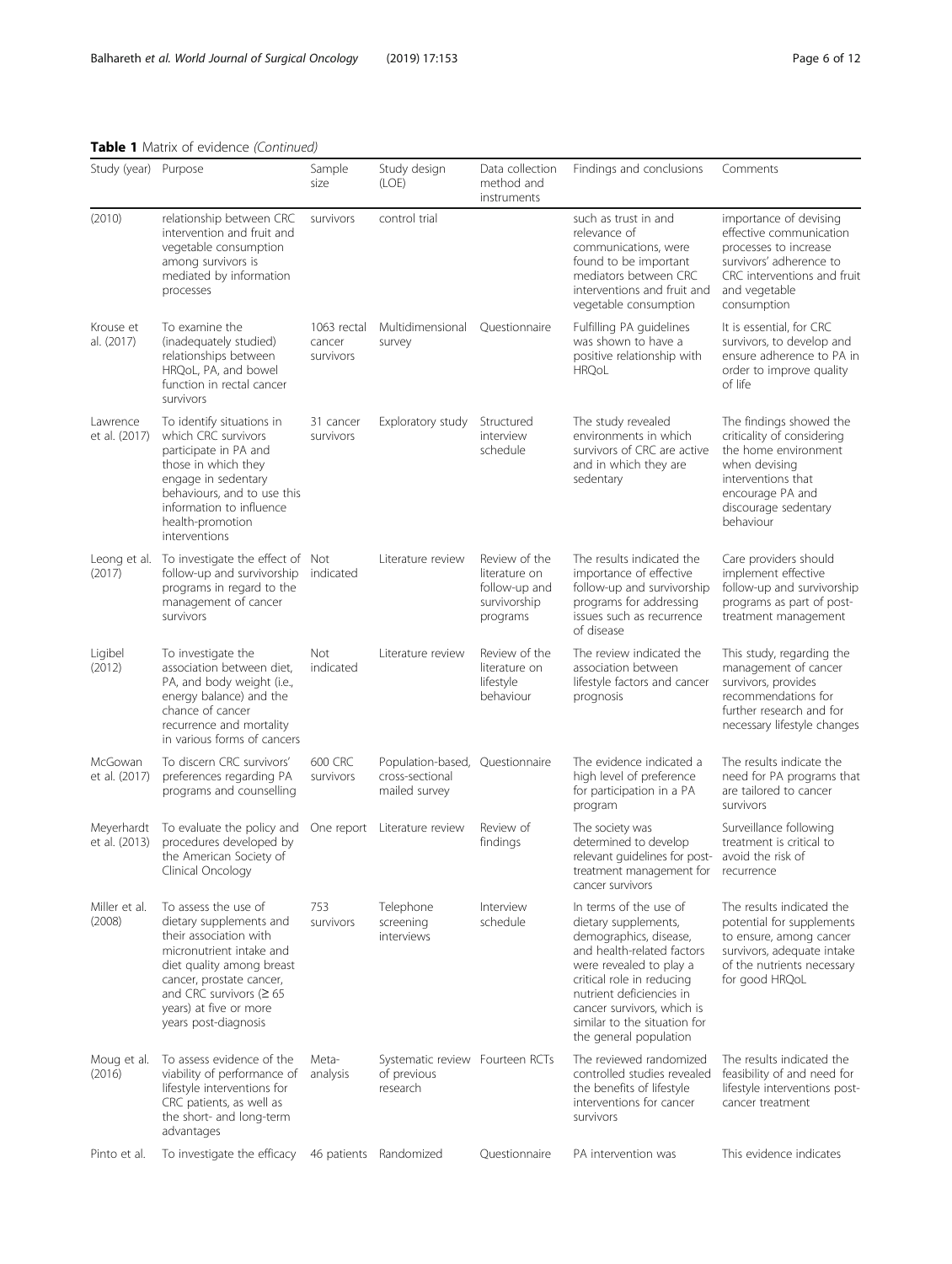| Study (year) Purpose                 |                                                                                                                                                                                                                    | Sample<br>size                                     | Study design<br>(LOE)          | Data collection<br>method and<br>instruments | Findings and conclusions                                                                                                                                                                                                                                                                             | Comments                                                                                                                                                                            |
|--------------------------------------|--------------------------------------------------------------------------------------------------------------------------------------------------------------------------------------------------------------------|----------------------------------------------------|--------------------------------|----------------------------------------------|------------------------------------------------------------------------------------------------------------------------------------------------------------------------------------------------------------------------------------------------------------------------------------------------------|-------------------------------------------------------------------------------------------------------------------------------------------------------------------------------------|
| (2012)                               | of home-based PA<br>interventions                                                                                                                                                                                  |                                                    | controlled trial               |                                              | revealed to be effective for the need for effective<br>promoting healthy<br>lifestyles and good quality<br>of life among cancer<br>survivors                                                                                                                                                         | home-based PA<br>interventions for the<br>management of cancer<br>survivors                                                                                                         |
| Rock et al.<br>(2012)                | To provide a summary of<br>findings from the<br>American Cancer Society<br>regarding cancer survivors'<br>information-seeking<br>concerning nutrition and<br>PA, and the role this plays<br>in cancer survivorship | Not<br>indicated                                   | Research analysis              | Analysis of<br>research<br>findings          | The results indicated the<br>importance of dietary and<br>PA recommendations for<br><b>HRQoL</b>                                                                                                                                                                                                     | It is important for<br>healthcare providers to<br>use recommendations to<br>provide advice on<br>appropriate diet and PA<br>for cancer survivors                                    |
| Sellar et al.<br>(2017)              | To examine the feasibility<br>and effectiveness of a 12-<br>week supervised exercise<br>training program for CRC<br>survivors                                                                                      | 29 CRC<br>survivors                                | Randomized<br>controlled trial | Questionnaire                                | Participants engaging in<br>the exercise training<br>program reported better<br>health outcomes than did<br>the control group                                                                                                                                                                        | The results indicate the<br>need for an effective and<br>feasible exercise training<br>program to improve the<br>quality of life of cancer<br>survivors                             |
| Thraen-<br>Borowski et<br>al. (2013) | To examine, in older, long-<br>term CRC survivors, the<br>connection among PA,<br>social participation, and<br><b>HRQoL</b>                                                                                        | 1768 male<br>and female<br><b>CRC</b><br>survivors | Survey                         | Questionnaire                                | The study revealed an<br>association between PA and<br>physical health, and<br>between social participation<br>and psychological health,<br>among older, long-term<br><b>CRC</b> survivors                                                                                                           | The results indicate the<br>need for a comprehensive<br>intervention program<br>involving PA and social<br>participation in order to<br>improve HRQoL among<br><b>CRC</b> survivors |
| Vallance et<br>al. (2015)            | To determine the<br>associations of impartially<br>assessed, moderate-to-<br>vigorous-intensity PA and<br>sedentary time with<br>psychological health in<br>colon cancer survivors                                 | 180 colon<br>cancer<br>survivors                   | Mailed survey                  | Quantitative<br>measures                     | The results of the study<br>did not indicate any<br>association between<br>moderate-to-vigorous-<br>intensity PA and sedentary<br>time and depression<br>symptoms. However, there<br>was an association<br>between objectively<br>assessed moderate-to-<br>vigorous-intensity PA and<br>satisfaction | It is critical to establish<br>programs that increase PA<br>and reduce sedentary<br>time                                                                                            |
| van Putten<br>et al. (2016)          | To examine the<br>connection between a<br>variety of factors<br>(symptom- and function-<br>related, sociodemographic,<br>and clinical) concerning<br>the PA of CRC survivors                                       | 9956 CRC<br>survivors                              | Survey                         | Validated<br>questionnaires                  | The study revealed a<br>number of functioning-<br>related and symptom-<br>related factors that hinder<br>PA among cancer<br>survivors                                                                                                                                                                | It is essential to address<br>the sociodemographic<br>factors that impact the<br>adoption of PA among<br>CRC survivors                                                              |
| Winkels et<br>al. (2016)             | To assess CRC survivors'<br>level of compliance with<br>eight recommendations of<br>The World Cancer<br>Research Foundation/<br>American Institute for<br>Cancer Research regarding<br>PA, diet, and body weight   | 1774 CRC<br>survivors                              | Survey                         | Questionnaires                               | The results indicated a low<br>rate of adherence to the<br>recommendations; only<br>12% complied with six or<br>more of the eight<br>recommendations, 65%<br>adhered to between five<br>and six; and 23% adhered<br>to four or less                                                                  | There is room for<br>improvement in lifestyle<br>choices in order to ensure<br>greater adherence with<br>recommendations<br>concerning diet, physical<br>exercise, and body weight  |

Table 1 Matrix of evidence (Continued)

their potential to induce increased adherence to physical exercise; consequently, such programs have been found to show a potential to increase motivation among prostate and CRC patients and survivors [\[9\]](#page-10-0).

A study was conducted to establish the impact of an Internet-delivered, distance-based PA program on the health and fitness of patients. It was consequently determined that motivation toward behaviour change declined when patients relied on the Internet for their physical exercise instruction. However, live PA programs delivered via the Internet are a common mode of providing self-management after successful cancer treatment.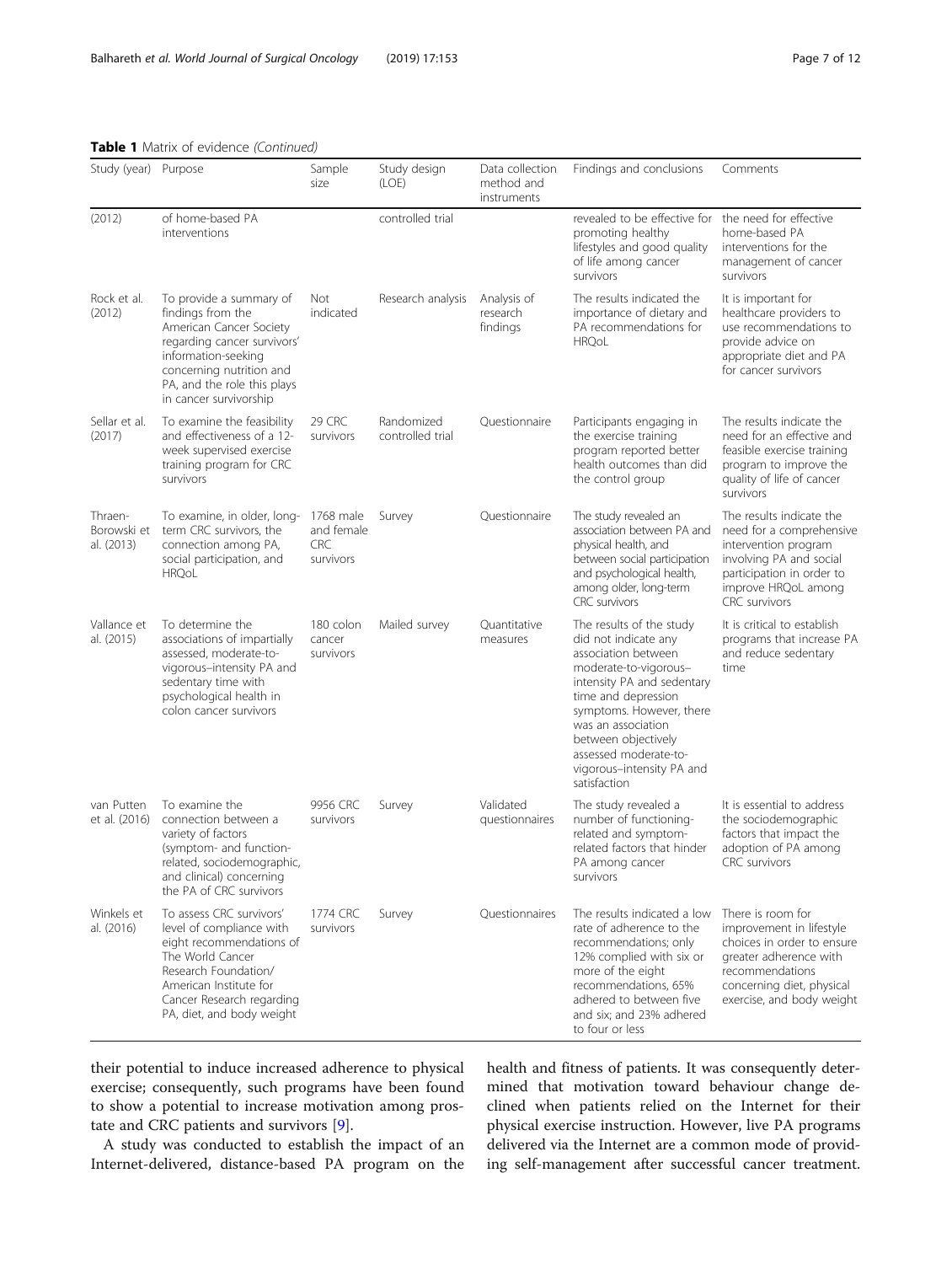Forbes et al. studied the levels of motivation associated with such programs; they not only established that such programs have negative effects on motivation, but also that, if supervised, some programs become more effective and the rate of follow-up and participation increases [[16\]](#page-10-0).

However, although research findings remain inconclusive, there is evidence that information dissemination can have a positive impact on programs [\[17\]](#page-10-0). Brown et al. criticized the existing level of information provision concerning the onset of CRC and means of effective management following treatment  $[18]$  $[18]$  $[18]$ . Further, as mentioned, a home-care-based program has the potential for reduced efficacy as a result of reduced motivation. Considering this, Foley et al. proposed the use of a community-based multimodal exercise program [\[19](#page-10-0)]. Such a program can have positive impacts through its potential to improve motivation and participation. For instance, among elderly cancer survivors, along with the association between PA and improved physical health outcomes, it has been determined that such individuals' mental health needs can be addressed through social participation. Social participation has also been revealed to promote engagement in PA [\[20](#page-10-0)].

One study indicated the efficacy of a combination of physical exercise and counselling in producing better outcomes in CRC survivors [\[21\]](#page-10-0). The nature of training programs used with cancer survivors has remained a focus of research in an effort to devise the most effective strategy for fulfilling the needs of survivors. For instance, Grote et al. investigated the efficacy of combined aerobic and resistance training for cancer survivors [[22](#page-10-0)]. They found that improvement in cardiometabolic health is critical for preventing comorbidity among cancer survivors; in fact, it is as important as monitoring for the possible recurrence of cancer [\[22\]](#page-10-0). Further, Ligibel indicated the need to control for "energy balance factors, including diet, PA, and body weight," in order to reduce the risk of cancer recurrence following treatment [\[23\]](#page-10-0). The above findings indicate the need for an effective exercise program, which utilizes PA in an appropriate manner to achieve positive results in the quality of life of cancer survivors.

In an evaluation of the Colon Health and Life-Long Exercise Change (CHALLENGE) trial, Courneya et al. confirmed the positive impact of PA on colon cancer patients [\[24](#page-10-0)]. Meanwhile, another study found that, in terms of CRC survivors, HRQoL is a major outcome of adherence to PA guidelines [[25](#page-10-0)]. There is a lack of research on survivorship care programs for CRC survivors; hence, a more comprehensive examination of the implementation and scope of such programs, which would improve the management of care for cancer survivors, has been advocated [\[26](#page-10-0)]. Further, despite the limited evidence concerning the efficacy of leisure-time PA, it has been clearly determined that such interventions should be promoted among racial minorities, individuals with more than two physically limiting chronic ailments, and individuals who are currently smoking [\[27](#page-10-0)]. Because PA is a critical part of the post-treatment management program, factors that hinder effective PA should be identified and addressed [[28\]](#page-10-0). A notable obstacle revealed in previous research is patients' sociodemographic factors; consequently, future programs should take into consideration functioning elements, cancer symptoms, and the nature of treatment [\[29](#page-10-0)]. Further, inadequate information relating to treatment and management, distress from toxicities, and challenges adjusting to life and colostomy care, are other issues that should be addressed to achieve effective management of CRC survivors [\[30\]](#page-10-0).

# Nutrition in CRC survivors

Eleven papers met the inclusion criteria for diet and CRC (Table [1\)](#page-3-0). Several of these studies revealed a close relationship between a poor diet and the development of different kinds of cancer, including CRC. It is well established that an unhealthy lifestyle—poor dietary and physical fitness habits—contributes to the development of cancer [[31\]](#page-10-0). Based on this, Bazzan et al. highlighted the importance of investigating the ideal diet for cancer survivors in order to improve their health and quality of life [\[32](#page-10-0)]. Dietary factors involved in the development of cancer can be modified to achieve positive outcomes in both treatment and post-treatment management [[33\]](#page-10-0). For instance, Grimmett et al. provided a summary of the effect of modifiable lifestyle factors pre- and post-diagnosis [\[31](#page-10-0)]. They determined that an appropriate diet, in conjunction with PA, is critical for the management of cancer throughout the continuum of the disease. This finding is indicative of the interplay between modifiable lifestyle factors and the prognosis of the disease. Their study indicates the importance that patients adopt the recommended lifestyle, which would lead to effective management and better prognosis among CRC survivors [\[31](#page-10-0)].

In addition to an exercise program, nutrition has been shown to have a huge impact on the health and well-being of CRC survivors. A change in lifestyle, which includes adherence to a recommended healthy diet, has been determined to have the potential for short-term benefits among CRC survivors, indicating the need for more research and a standard program to reveal the potential long-term effects [[34\]](#page-10-0). Consequently, Grimmett et al. explored the role that such a change in lifestyle plays in terms of the long-term health and survival rates of cancer survivors [[31](#page-10-0)], finding that a change in lifestyle is associated with longer life and better quality of life among the CRC patient population.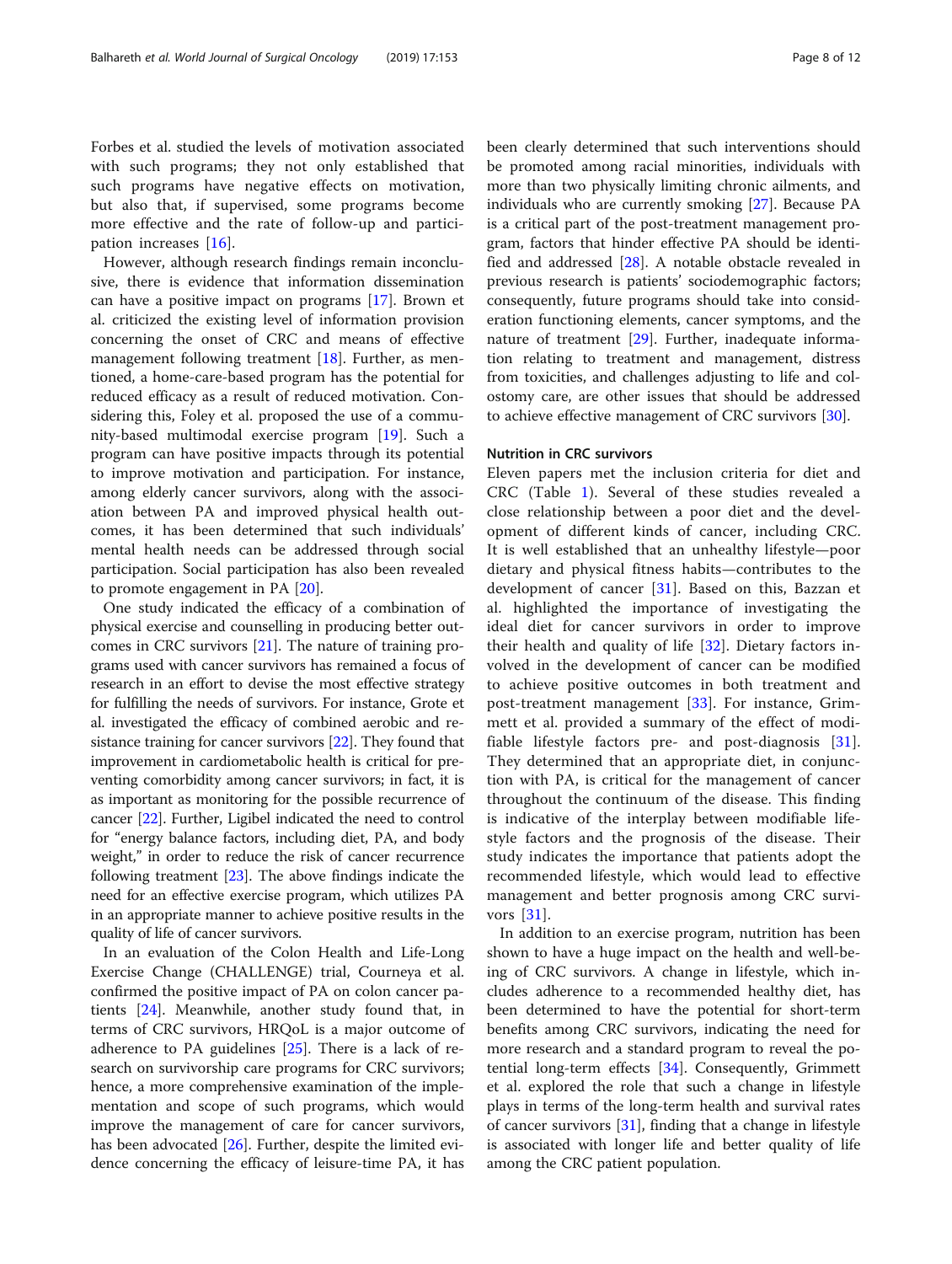Among the health-related behaviours explored in Grimmett et al.'s study is consuming a diet recommended by a healthcare provider [[31](#page-10-0)]. Grimmett et al. concluded that the failure to adopt healthy behaviours is a major contributor of poorer health and quality of life among cancer survivors [\[31\]](#page-10-0). Further, Ko et al. replicated the findings of Brown et al. by investigating the efficacy of communication strategies in improving adherence to fruit and vegetable consumption among CRC survivors [\[34\]](#page-10-0). Ko et al. consequently found that, similar to the fact that the involvement of a healthcare provider increases adherence to PA programs, the enhancement of communication and trust between care providers and patients mediates adherence to nutritional programs [\[34\]](#page-10-0).

Previous evidence has indicated that, in addition to PA, a healthy diet plays an important role in reducing the risk of developing CRC [[33](#page-10-0)]; thus, such an approach can be considered to contribute to reducing the risk of recurrence following successful treatment. However, despite the relatively large amount of evidence concerning the effect of diet on primary prevention, research regarding the role of diet in secondary prevention remains inadequate. Nevertheless, it can be determined from the above findings that survivors' lifestyle behaviours are critical for successful secondary prevention and good quality of life following treatment [\[31](#page-10-0)]. Several of the studies examined showed that nutrition plays an important role in terms of enhancing quality of life; furthermore, a positive relationship was identified between survival/prevention of recurrence of CRC and consuming nutritious foods, PA, and physical fitness. Additionally, a study by Miller et al. [\[35\]](#page-10-0) reported that intake of supplements among cancer survivors is a critical intervention for satisfying the body's nutritional demands; the researchers also underlined the importance of communication between care providers and patients.

Studies have also investigated particular diets that CRC survivors should avoid in order to achieve positive outcomes in terms of health and quality of life [\[30](#page-10-0)]. Consequently, recommendations regarding foods that should be avoided, including red meat and low-fibre foods, have been proliferated. Such research adds to the findings of Grimmett et al., who suggested that highfibre fruits and vegetables contribute to preventing the recurrence of CRC [[31](#page-10-0)]. Thus, lifestyle modification aimed towards promoting health and good quality of life should include avoiding foods that can place a CRC survivor at risk of recurrence. According to Ho et al., the main type of diet to avoid is the Western-pattern diet, which has traditionally been associated with causing different types of cancers, including CRC [\[30](#page-10-0)]. Borresen et al. sought to identify specific dietary interventions suitable for inclusion in a CRC survivorship program [\[36](#page-10-0)]. In particular, they examined the role of dietary fibre in the prevention of cancers of the digestive system; navy beans and rice bran were the focus of their investigation, as these have previously been suggested to restrain colon carcinogenesis. Borresen et al. consequently determined that intake of whole grains and legumes is critical for survivors of CRC because this increases levels of dietary fibre, and contributes to CRC chemoprevention [\[36](#page-10-0)]. However, Hawkins et al. also indicated the importance for patients to possess awareness and a positive belief stance in regard to observing a healthy diet [[37\]](#page-10-0). Nutritional interventions are highly recommended to include as elements of survivorship programs for CRC survivors, because of their potential to improve the general health of such individuals [\[38](#page-10-0)]. Nutritional interventions, as part of behaviour-modification programs, have been found to augment the health and quality of life of survivors [[30](#page-10-0)]. Applying the Theory of Planned Behaviour and the Health Action Process Approach, Moug et al. indicated the positive role of adopting positive health behaviours, including consuming a healthy diet and avoiding behaviours that put the individual at risk of cancer recurrence [\[39\]](#page-10-0); they also recommended CRC survivors to implement dietary interventions that are based on recognizing the role that poor dietary behaviours play in CRC [\[39\]](#page-10-0). Additionally, Lawn et al. recommended the inclusion of nutritional interventions in self-management strategies for improving CRC survivors' health and quality of life [[38](#page-10-0)].

Winkels et al. [[40](#page-10-0)] supported the findings of Hawkins et al. [\[37\]](#page-10-0), suggesting the important role of patients' awareness and positive belief regarding the implementing of positive dietary behaviours. They stated that patients are most likely to adhere to nutritional interventions when they understand the importance of these interventions. Winkels et al. also investigated a sample of CRC survivors' compliance with The World Cancer Research Foundation/American Institute for Cancer Research's (WCRF/ AICR) for CRC survivors [\[40\]](#page-10-0). They reported that patients with knowledge of the recommendations had higher adherence rates to their diets. Considering the above, we find substantial evidence that advice on proper dietary behaviour should form a part of a survivorship program for CRC survivors. Informed individuals are more likely to have better adherence scores and, therefore, have better outcomes in terms of health and quality of life.

The role of PA and diet was tested by applying the four risk of bias items criterion; the results showed that there is an effective survivorship program that can help CRC survivors maintain good health and quality of life for long periods. A positive association emerged from outcome assessors, concealment allocation, sequence generation, and blinding of patients.

# **Discussion**

For many CRC survivors, adherence to PA and dietary recommendations necessitates changes in their behaviours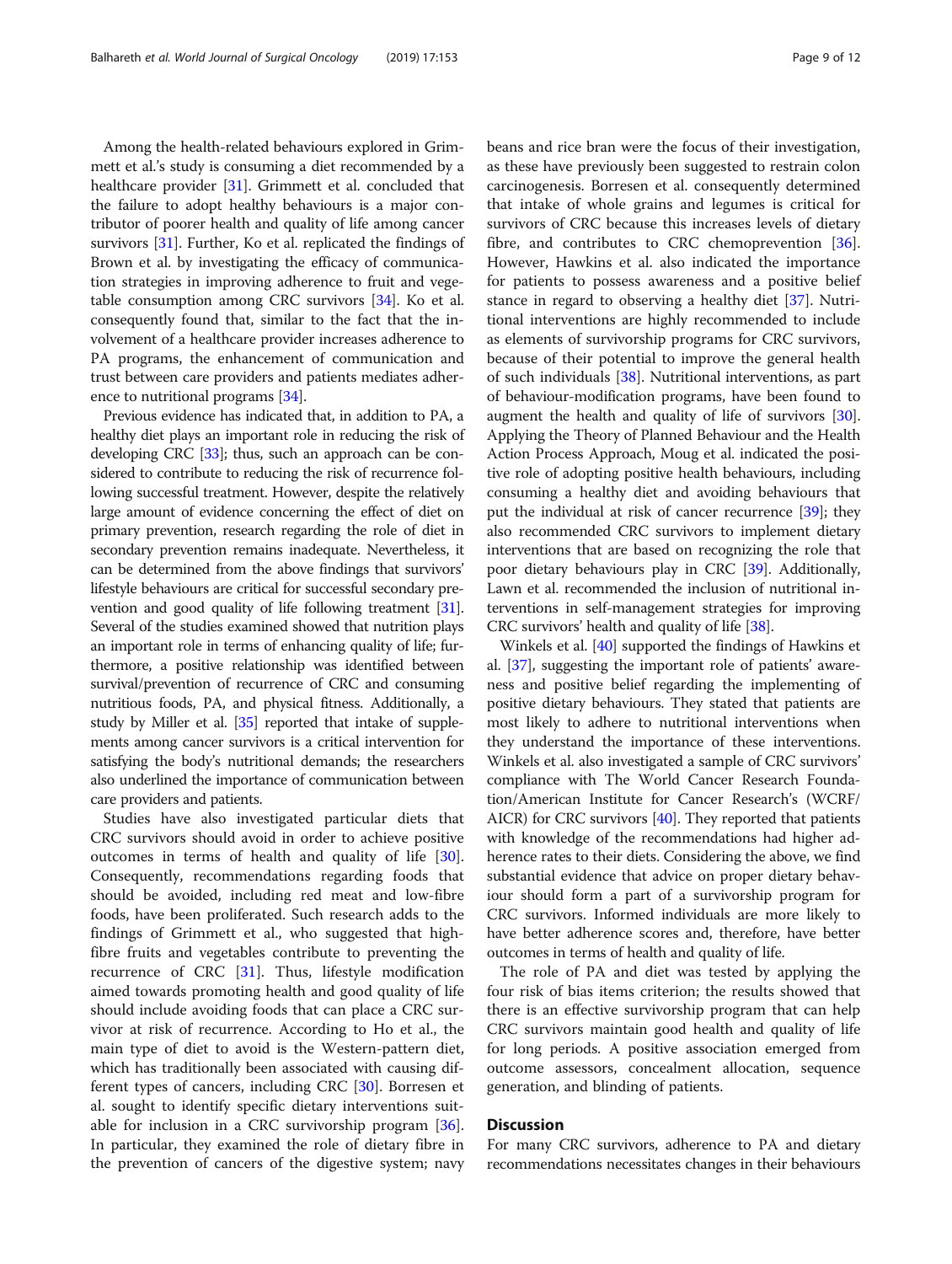<span id="page-9-0"></span>and lifestyles. Positive behaviour changes, such as adopting an appropriate diet and engaging in PA, have been shown to have a major impact on the outcomes of cancer survivors. However, it is important to note that, for successful behaviour change, the structure of a lifestylechange program is critical. Studies have shown that a dogmatic approach may cause self-blame and stigmatization, while a more customized and evidence-based approach can have a positive impact [\[41](#page-10-0)].

Part of the mission of the American Cancer Society is to focus on informed decision-making for cancer survivors and their families. Critical information concerning diet and PA is important for positive outcomes [\[38](#page-10-0)]. A high level of adherence to the WCRF/AICR's eight recommendations—regarding diet, PA, and body weight has been shown to correlate with a tendency to change lifestyle and adapt positive dietary behaviours [[42\]](#page-10-0).

Self-care is critical for cancer survivors, but there is a need for better integration of lifestyle change into standard models of post-cancer-treatment care [\[43](#page-11-0)]. The benefits of conducting follow-ups and advocating lifestyle changes, as part of survivorship programs for CRC patients, have been widely highlighted in research (such benefits include identification of the potential for cancer recurrence and patients' adoption of preventive measures) [\[44](#page-11-0)]. Thus, coordinated management of CRC survivors is essential for improving patient care, preventing recurrence of the disease, and improving general quality of life [\[45](#page-11-0)]. Coordination and communication between care providers and patients, in terms of addressing individual needs, are the most critical factors for effective post-treatment management of CRC survivors [[46\]](#page-11-0). Consequently, an evidence-based coordinated program for cancer survivors, based on nutritional and PA needs, is essential. Additionally, healthcare providers should be provided with the necessary information to perform effective management of survivors [\[47](#page-11-0)].

### Limitations of the study

This systematic review gives an integrated account of several studies, which can be used to determine an effective survivorship program to help CRC survivors maintain good health and quality of life for long periods. The most prominent limitation of this systematic review is that varieties of diet, patient populations, outcome definitions, and type and frequency of physical exercises are not the same across studies. Publication bias might also have influenced some of the results.

# Conclusions

The findings of this systematic review have shown that there is a connection between effective survivorship programs for CRC survivors, and how such programs confer long-lasting benefits to this group. Conversely, the results might have been affected by reviewing imprecise studies that suggest the possibility of confounding factors other than diet and physical exercises as influencing CRC survivorship. Further research to establish if there are other factors that affect survivorship in this group is therefore warranted.

#### Abbreviations

CRC: Colorectal cancer; HRQoL: Health-related quality of life; PA: Physical activity

#### Acknowledgements

None

#### Authors' contributions

AB and DM conceived the study. AB and MYD collected the data and drafted the manuscript. AB, MYD, and DM revised and finalized the manuscript. MYD contacted the authors. All authors read and approved the final manuscript. All authors read and approved the final manuscript.

#### Funding

No funding

#### Availability of data and materials

All data analyzed during this study are included in this published article.

#### Ethics approval and consent to participate

This article does not contain any studies with human participants or animals performed by any of the authors.

#### Consent for publication

Not applicable

#### Competing interests

The authors declare that they have no competing interests.

#### Author details

<sup>1</sup>Department of General Surgery, Colorectal Surgery Section, 2nd floor, King Fahad Specialist Hospital-Dammam, Dammam City, Saudi Arabia. 2 Department of General Surgery, Colorectal Surgery Section, Beaumont Hospital, Dublin 9, Ireland.

#### Received: 5 July 2019 Accepted: 23 August 2019 Published online: 31 August 2019

#### References

- 1. Miller KD, Siegel RL, Lin CC, Mariotto AB, Kramer JL, Rowland JH, Stein KD, Alteri R, Jemal A. Cancer treatment and survivorship statistics, 2016. CA Cancer J Clin. 2016;66(4):271–89. <https://doi.org/10.3322/caac.21349>.
- 2. National Cancer Institute (2017) Common cancer types. National Cancer Institute web site. February 26, 2018. Available at: [https://www.cancer.gov/](https://www.cancer.gov/types/common-cancers) [types/common-cancers.](https://www.cancer.gov/types/common-cancers) Accessed 21 Nov 2017.
- 3. Siegel R, Desantis C, Jemal A. Colorectal cancer statistics, 2014. CA Cancer J Clin. 2014;64(2):104–17. [https://doi.org/10.3322/caac.21220.](https://doi.org/10.3322/caac.21220)
- 4. Haggstrom D, Arora N, Helft P, Clayman ML, Oakley-Girvan I. Follow-up care delivery among colorectal cancer survivors most often seen by primary and subspecialty care physicians. J Gen Intern Med. 2009;24(Suppl 2):S472–9. <https://doi.org/10.1007/s11606-009-1017-6>.
- 5. Meyerhardt JA, Mangu PB, Flynn PJ, Korde L, Loprinzi CL, Minsky BD, Petrelli NJ, Ryan K, Schrag DH, Wong SL, Benson AB III. Follow-up care, surveillance protocol, and secondary prevention measures for survivors of colorectal cancer: American Society of Clinical Oncology clinical practice guideline endorsement. J Clin Oncol. 2013;31(35):4465–70. [https://doi.org/10.1200/](https://doi.org/10.1200/JCO.2013.50.7442) [JCO.2013.50.7442.](https://doi.org/10.1200/JCO.2013.50.7442)
- 6. Mols F, Vingerhoets AJ, Coebergh JW, van de Poll-Franse LV. Quality of life among long-term breast cancer survivors: a systematic review. Eur J Cancer. 2005;41:2613–9.
- 7. Stewart LA, Clarke M, Rovers M, Riley RD, Simmonds M, Stewart G, Tierney JF. Preferred Reporting Items for Systematic Review and Meta-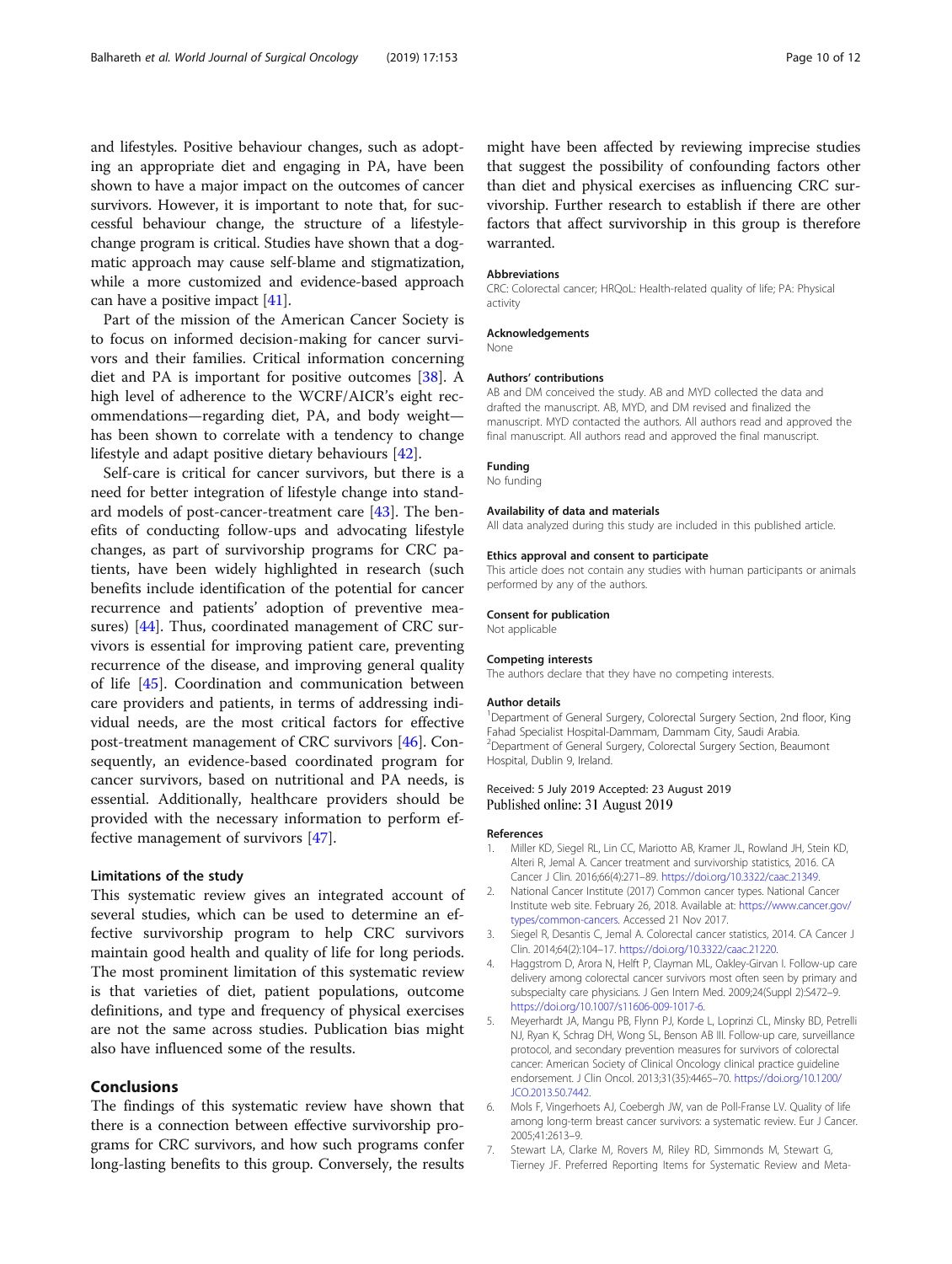<span id="page-10-0"></span>Analyses of Individual Participant Data: the PRISMA-IPD statement. Jama. 2015;313:1657–65.

- 8. Cramer H, Lauche R, Klose P, Dobos G, Langhorst J. A systematic review and meta-analysis of exercise interventions for colorectal cancer patients. Eur J Cancer Care (Engl). 2014;23(1):3–14. [https://doi.org/10.1111/ecc.12093.](https://doi.org/10.1111/ecc.12093)
- 9. Golsteijn RHJ, Bolman C, Volders E, Peels DA, de Vries H, Lechner L. Development of a computer-tailored physical activity intervention for prostate and colorectal cancer patients and survivors: OncoActive. BMC Cancer. 2017;17(1):446. <https://doi.org/10.1186/s12885-017-3397-z.>
- 10. Lawrence L, Stone M, Rainham D, Keats MR. Environments associated with moderate-to-vigorous physical activity and sedentary behavior of colorectal cancer survivors. Int J Behav Med. 2017;24(1):120–6. [https://doi.org/10.1007/](https://doi.org/10.1007/s12529-016-9575-6) [s12529-016-9575-6.](https://doi.org/10.1007/s12529-016-9575-6)
- 11. Sellar C, Bell G, Haennel R, Au H-J, Chua N, Courneya KS. Feasibility and efficacy of a 12-week supervised exercise intervention for colorectal cancer survivors. Appl Physiol Nutr Metab. 2014;39(6):715–23. [https://doi.org/10.113](https://doi.org/10.1139/apnm-2013-0367) [9/apnm-2013-0367.](https://doi.org/10.1139/apnm-2013-0367)
- 12. Devin JL, Sax AT, Hughes GI, Jenkins DG, Aitken JF, Chambers SK, Dunn JC, Bolam KA, Skinner TL. The influence of high-intensity compared with moderate-intensity exercise training on cardiorespiratory fitness and body composition in colorectal cancer survivors: a randomised controlled trial. J Cancer Surviv. 2016;10(3):467–79. <https://doi.org/10.1007/s11764-015-0490-7>.
- 13. Vallance JK, Boyle T, Courneya KS, Lynch BM. Accelerometer-assessed physical activity and sedentary time among colon cancer survivors: associations with psychological health outcomes. J Cancer Surviv. 2015;9(3): 404–11. <https://doi.org/10.1007/s11764-014-0409-8>.
- 14. Husson O, Mols F, Ezendam NP, Schep G, van de Poll-Franse LV. Health-related quality of life is associated with physical activity levels among colorectal cancer survivors: a longitudinal, 3-year study of the PROFILES registry. J Cancer Surviv. 2015;9(3):472–80. <https://doi.org/10.1007/s11764-014-0423-x.>
- 15. Pinto B, Papandonatos G, Goldstein M, Marcus BH, Farrell N. Home-based physical activity intervention for colorectal cancer survivors. Psycho-Oncology. 2013;22(1):54–64. [https://doi.org/10.1002/pon.2047.](https://doi.org/10.1002/pon.2047)
- 16. Forbes CC, Blanchard CM, Mummery WK, Courneya KS. A pilot study on the motivational effects of an internet-delivered physical activity behavior change program in Nova Scotian cancer survivors. Psychol Health. 2017; 32(2):234–52. <https://doi.org/10.1080/08870446.2016.1260725>.
- 17. Eakin E, Hayes S, Haas M, Reeves MM, Vardy JL, Boyle F, Hiller JE, Mishra GD, Goode AD, Jefford M, Koczwara B, Saunders CM, Demark-Wahnefried W, Courneya KS, Schmitz KH, Girgis A, White K, Chapman K, Boltong AG, Lane K, McKiernan S, Millar L, O'Brien L, Sharplin G, Baldwin P, Robson EL. Healthy living after cancer: a dissemination and implementation study evaluating a telephone-delivered healthy lifestyle program for cancer survivors. BMC Cancer. 2015;15:992. <https://doi.org/10.1186/s12885-015-2003-5>.
- 18. Brown S, Greenfield D, Thompson J. Knowledge and awareness of longterm and late treatment consequences amongst colorectal cancer survivors: a qualitative study. Eur J Oncol Nurs. 2016;20:191–8. [https://doi.org/10.1016/](https://doi.org/10.1016/j.ejon.2015.08.005) i.eion.2015.08.005.
- 19. Foley M, Barnes V, Hasson S. Effects of a community-based multimodal exercise program on physical function and quality of life in cancer survivors: a pilot study. Physiother Theory Pract. 2015;31(5):303–12. [https://doi.org/1](https://doi.org/10.3109/09593985.2015.1004390) [0.3109/09593985.2015.1004390.](https://doi.org/10.3109/09593985.2015.1004390)
- 20. Thraen-Borowski KM, Trentham-Dietz A, Edwards DF, Koltyn KF, Colbert LH. (2013) Dose-response relationships between physical activity, social participation, and health-related quality of life in colorectal cancer survivors. J Cancer Surviv. 2013;7(3):369–78. <https://doi.org/10.1007/s11764-013-0277-7>.
- 21. McGowan E, Speed-Andrews A, Blanchard C, Rhodes RE, Friedenreich CM, Culos-Reed SN, Courneya KS. Physical activity preferences among a population-based sample of colorectal cancer survivors. Oncol Nurs Forum. 2013;40(1):44–52. [https://doi.org/10.1188/13.ONF.44-52.](https://doi.org/10.1188/13.ONF.44-52)
- 22. Grote S, Almstedt H, Tarleton H. Cardiometabolic health among cancer survivors: a 13-week pilot study of a combined aerobic and resistance training program. Oncol Nurs Forum. 2016;43(3):306–15. [https://doi.org/1](https://doi.org/10.1188/16.ONF.306-315) [0.1188/16.ONF.306-315.](https://doi.org/10.1188/16.ONF.306-315)
- 23. Ligibel J. Lifestyle factors in cancer survivorship. J Clin Oncol. 2012;30(30): 3697–36704. <https://doi.org/10.1200/JCO.2012.42.0638>.
- 24. Courneya KS, Vardy J, Gill S, Jonker D, O'Brien P, Friedenreich CM, Dhillon H, Wong RKS, Meyer RM, Crawford JJ, Campbell KL, Prapevessis H, O'Callaghan C, Turner J, Spencer LM, van der Ploeg HP, Tu D, Booth CM. Update on the colon health and life-long exercise change trial: a phase III study of the impact of an exercise program on disease-free survival in colon cancer

survivors. Curr Colorectal Cancer Rep. 2014;10:321–8. [https://doi.org/10.1](https://doi.org/10.1007/s11888-014-0231-8) [007/s11888-014-0231-8.](https://doi.org/10.1007/s11888-014-0231-8)

- 25. Krouse RS, Wendel CS, Garcia DO, Grant M, Temple LKF, Going SB, Hornbrook MC, Bulkley JE, McMullen CK, Herrinton LJ. Physical activity, bowel function, and quality of life among rectal cancer survivors. Qual Life Res. 2017;26(11):3131–42. [https://doi.org/10.1007/s11136-017-1641-2.](https://doi.org/10.1007/s11136-017-1641-2)
- 26. D'Souza V, Daudt H, Kazanjian A. Survivorship care plans for people with colorectal cancer: do they reflect the research evidence? Curr Oncol. 2016; 23(5):e488–98. <https://doi.org/10.3747/co.23.3114>.
- 27. D'Andrea AP, Fernandez CA, Tannenbaum SL, Clarke TC, McClure LA, LeBlanc WG, Lee DJ. Correlates of leisure time physical activity compliance in colorectal cancer survivors. Prev Med. 2014;62:78–82. [https://doi.org/10.1](https://doi.org/10.1016/j.ypmed.2014.01.032) [016/j.ypmed.2014.01.032](https://doi.org/10.1016/j.ypmed.2014.01.032).
- 28. Fisher A, Wardle J, Beeken RJ, Croker H, Williams K, Grimmett C. Perceived barriers and benefits to physical activity in colorectal cancer patients. Support Care Cancer. 2016;24(2):903–10. [https://doi.org/10.1007/s00520-015-2860-0.](https://doi.org/10.1007/s00520-015-2860-0)
- 29. Van Putten M, Husson O, Mols F, Luyer MDP, van de Poll-Franse LV, NPM E. Correlates of physical activity among colorectal cancer survivors: results from the longitudinal population-based profiles registry. Support Care Cancer. 2016;24(2):573–83. <https://doi.org/10.1007/s00520-015-2816-4.>
- 30. Ho MY, McBride ML, Gotay C, Grunfeld E, Earle CC, Relova S, Tsonis M, Ruan JY, Chang JT, Cheung WY. A qualitative focus group study to identify the needs of survivors of stage II and III colorectal cancer. Psychooncology. 2016;25(12):1470–6. [https://doi.org/10.1002/pon.3988.](https://doi.org/10.1002/pon.3988)
- 31. Grimmett C, Bridgewater J, Steptoe A, Wardle J. Lifestyle and quality of life in colorectal cancer survivors. Qual Life Res. 2011;20(8):1237–45. [https://doi.](https://doi.org/10.1007/s11136-011-9855-1) [org/10.1007/s11136-011-9855-1](https://doi.org/10.1007/s11136-011-9855-1).
- 32. Bazzan AJ, Newberg AB, Cho WC, Monti DA. Diet and nutrition in cancer survivorship and palliative care. Evid Based Complement Alternat Med. 2013;2013:917647. <https://doi.org/10.1155/2013/917647.>
- 33. Soares-Miranda L, Abreu S, Silva M, Peixoto A, Ramalho R, da Silva PC, Costa C, Teixeira JP, Gonçalves C, Moreira P, Mota J, Macedo G. Cancer Survivor Study (CASUS) on colorectal patients: longitudinal study on physical activity, fitness, nutrition, and its influences on quality of life, disease recurrence, and survival. Rationale and design. Int J Colorectal Dis. 2017;32(1):75–81. [https://](https://doi.org/10.1007/s00384-016-2671-x) [doi.org/10.1007/s00384-016-2671-x](https://doi.org/10.1007/s00384-016-2671-x).
- 34. Ko LK, Campbell MK, Lewis MA, Earp J, Devellis B. Mediators of fruit and vegetable consumption among colorectal cancer survivors. J Cancer Surviv. 2010;4(2):149–58. <https://doi.org/10.1007/s11764-010-0116-z>.
- 35. Miller P, Demark-Wahnefried W, Snyder DC, Sloane R, Morey MC, Cohen H, Kranz S, Mitchell DC, Hartman TJ. Dietary supplement use among elderly, long-term cancer survivors. J Cancer Surviv. 2008;2(3):138–48. [https://doi.](https://doi.org/10.1007/s11764-008-0060-3) [org/10.1007/s11764-008-0060-3](https://doi.org/10.1007/s11764-008-0060-3).
- 36. Borresen EC, Brown DG, Harbison G, Taylor L, O'Malia J, Bazan M, Rao S, Bailey SM, Wdowik M, Weir TL, Brown RJ, Ryan EP. A randomized controlled trial to increase navy bean or rice bran consumption in colorectal cancer survivors. Nutr Cancer. 2016;68(8):1269–80. [https://doi.org/10.1080/016355](https://doi.org/10.1080/01635581.2016.1224370) [81.2016.1224370](https://doi.org/10.1080/01635581.2016.1224370).
- 37. Hawkins NA, Berkowitz Z, Rodriguez JL. Awareness of dietary and alcohol guidelines among colorectal cancer survivors. Am J Prev Med. 2015;49(6 Suppl 5):S509–17. [https://doi.org/10.1016/j.amepre.2015.08.012.](https://doi.org/10.1016/j.amepre.2015.08.012)
- 38. Lawn S, Zrim S, Leggett S, Miller M, Woodman R, Jones L, Kichenadasse G, Sukumaran S, Karapetis C, Koczwara B. Is self-management feasible and acceptable for addressing nutrition and physical activity needs of cancer survivors? Health Expect. 2015;18(6):3358–73. [https://doi.org/1](https://doi.org/10.1111/hex.12327) [0.1111/hex.12327](https://doi.org/10.1111/hex.12327).
- 39. Moug SJ, Bryce A, Mutrie N, Anderson AS. Lifestyle interventions are feasible in patients with colorectal cancer with potential short-term health benefits: a systematic review. Int J Colorectal Dis. 2017;32(6):765–75. [https://doi.org/1](https://doi.org/10.1007/s00384-017-2797-5) [0.1007/s00384-017-2797-5.](https://doi.org/10.1007/s00384-017-2797-5)
- 40. Winkels RM, van Lee L, Beijer S, Bours MJ, van Duijnhoven FJB, Geelen A, Hoedjes M, Mols F, de Vries J, Weijenberg MP, Kampman E. Adherence to the World Cancer Research Fund/American Institute for Cancer Research lifestyle recommendations in colorectal cancer survivors: results of the PROFILES registry. Cancer Med. 2016;5(9):2587– 95. [https://doi.org/10.1002/cam4.791.](https://doi.org/10.1002/cam4.791)
- 41. Anderson AS, Steele R, Coyle J. Lifestyle issues for colorectal cancer survivors—perceived needs, beliefs and opportunities. Support Care Cancer. 2013;21(1):35–42. [https://doi.org/10.1007/s00520-012-1487-7.](https://doi.org/10.1007/s00520-012-1487-7)
- 42. Rock CL, Doyle C, Demark-Wahnefried W, , Meyerhardt J, Courneya KS, Schwartz AL, Bandera EV, Hamilton KK, Grant B, McCullough M, Byers T,